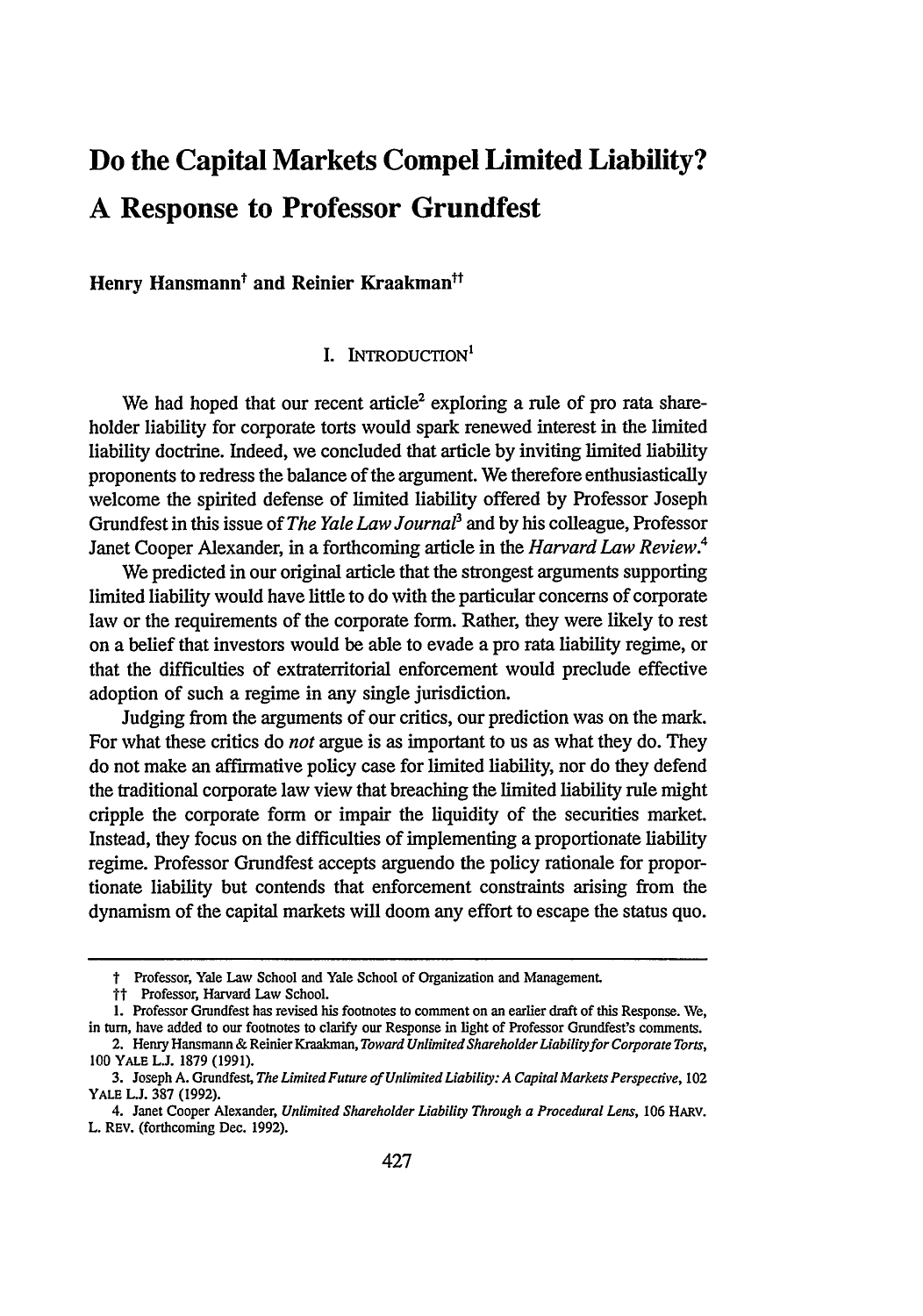Professor Alexander argues that prevailing doctrine concerning conflicts of laws and personal jurisdiction would block the adoption of a proportionate liability regime at the state level, although she shows how pro rata shareholder liability might be implemented as a matter of federal law. We take it as a measure of progress in the debate over limited liability that we are thus invited to defend our views on the terrain of enforcement and procedure and not on the substantive terrain of tort or corporate law.

Although we take the criticisms of Professors Grundfest and Alexander seriously, we remain unconvinced. In this Response, we attempt to show that Professor Grundfest's description of the difficulties of enforcing a pro rata liability rule against public shareholders are less daunting than he suggests. We respond to Professor Alexander in greater detail elsewhere.<sup>5</sup>

### **H.** PROFESSOR **GRUNDFEST'S** CRITIQUE **OF UNLIMITED LIABILITY**

Professor Grundfest's central claim is that an unlimited liability regime of the type we propose-a regime assigning tort liability in excess of a corporation's value to its shareholders pro rata-would be irrelevant in today's capital markets. In essence, this is because capital markets would "generat[e] a large clientele of investors who are de facto attachment-proof in actions seeking recovery of proportionate damages."6 These nonassessable investors would specialize in holding the equity securities of corporations having high expected tort costs. Most other investors-those with potentially assessable assets-would confine their investments to low-risk equities. Then, through a variety of arbitrage techniques, both classes of investors would assemble investment portfolios with substantially the same risk and return characteristics that they would have achieved under a limited liability regime.

The critical step in this argument is the first one: the claim that the capital markets will always be able to generate a large pool of nonassessable shareholders capable of holding the bulk of the equity securities of firms having high tort risks. Conversely, the last point-the market's ability to use arbitrage to construct balanced portfolios-is largely irrelevant. A proportionate liability regime stands or falls on whether it can maintain, for most corporations running high tort risks, a core of equity holders who are in fact assessable for the corporation's excess tort liability. If this can be done, then the market's ability to construct balanced portfolios is a benefit rather than a burden to unlimited liability, since it assures that the resulting tort risks can be efficiently diversified. In contrast, if very large pockets of nonassessable shareholders remain, unlimited liability in tort is unlikely to work even if those shareholders are unable to

<sup>5.</sup> Henry Hansmann & Reinier Kraakman, *A Procedural Focus on Unlimited Shareholder Liability,* 106 HARV. L. REV. (forthcoming Dec. 1992).

<sup>6.</sup> Grundfest, *supra* note 3, at 389 (citation omitted).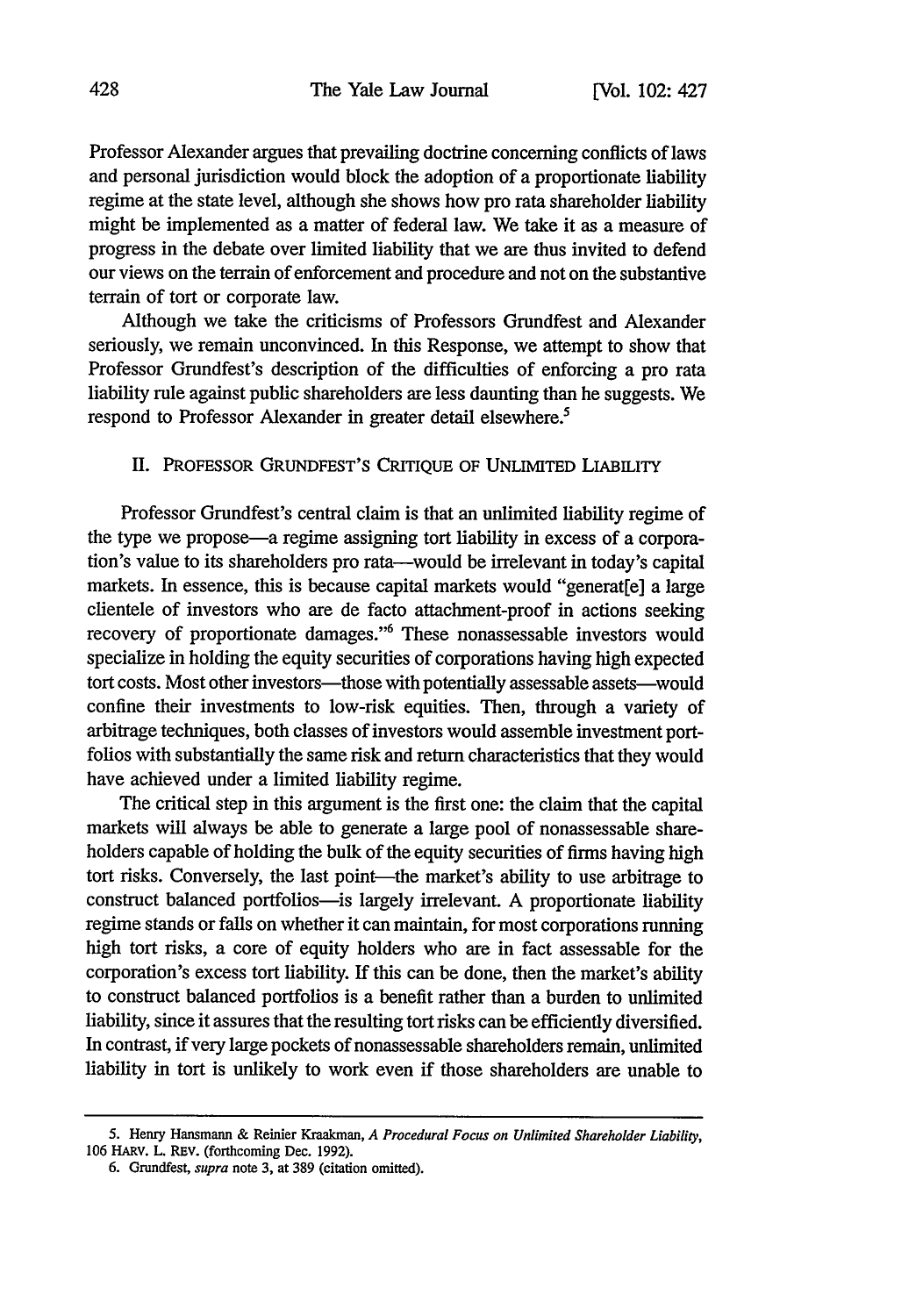achieve the same degree of portfolio diversification that they could achieve with limited liability.<sup>7</sup>

Thus we will focus on Professor Grundfest's claim that there will always be a sufficiently large pool of nonassessable shareholders to defeat unlimited liability. Despite his arguments, we believe that relatively straightforward legal measures have substantial promise for preserving the core of assessable shareholders required by a proportionate liability regime.

To settle the issue, it is necessary to take a closer look at just how the capital markets might generate nonassessable shareholders. Professor Grundfest proposes, by our count, four methods. Two of these involve schemes, undertaken either **by** high risk corporations or **by** market intermediaries that purchase the securities of such corporations, to issue securities designed to be nonassessable regardless of who holds them. The remaining two methods turn on purportedly unavoidable limitations on the enforcement of shareholder liability: the high costs of collecting from small investors and the impossibility of collecting from offshore investors. We shall suggest here some measures that might limit each of these sources of nonassessable shareholders, saving the most difficult case—that of the offshore investor-for last.

### *A. Evasion by Design: Schemes to "Launder" Equity*

Professor Grundfest argues that, even without attempting to spirit risky equity overseas, a corporation could externalize tort costs by minimizing its outstanding equity shares and raising the bulk of its capital by selling equity substitutes in addition to ordinary debt securities. These substitutes would include convertible bonds, warrants, and other hybrid securities that, although not formally equity shares and thus presumably not subject to unlimited liability, have many of the characteristics of such shares.

Equity substitutes and debt do not themselves evade unlimited liability, but merely concentrate liability on a smaller pool of equity. Equity substitutes and debt become troublesome for an unlimited liability regime only when accompanied by a decline in the aggregate assessable assets of equity holders. This may occur, however, if the pool of equity capital is reduced sufficiently to permit a substantial fraction of that capital to be placed in the hands of equity holders who can escape the effective jurisdiction of the courts or who lack sufficient assets to satisfy a liability judgment.

**<sup>7.</sup>** A fairly well-diversified portfolio could be constructed using only the equities of risky firms, since such tort-prone industries as oil, chemicals, phamaceuticals, and tobacco have little in common apart from their exposure to tort liability. We do not dispute Professor Grundfest's observation that *optimal* diversification would require a portfolio that includes the return characteristics of both high and low risk firms. *See* Grundfest, *supra* note 3, at 400 n.53. Rather, our point is that the incremental diversification gain achievable by arbitrage between holders of high and low risk equities is a secondary issue. The central issue is the size of the pool of nonassessable shareholders who are able to profit from investing in high risk firms-and in doing so undermine a proportionate liability regime--even without access to sophisticated arbitrage transactions.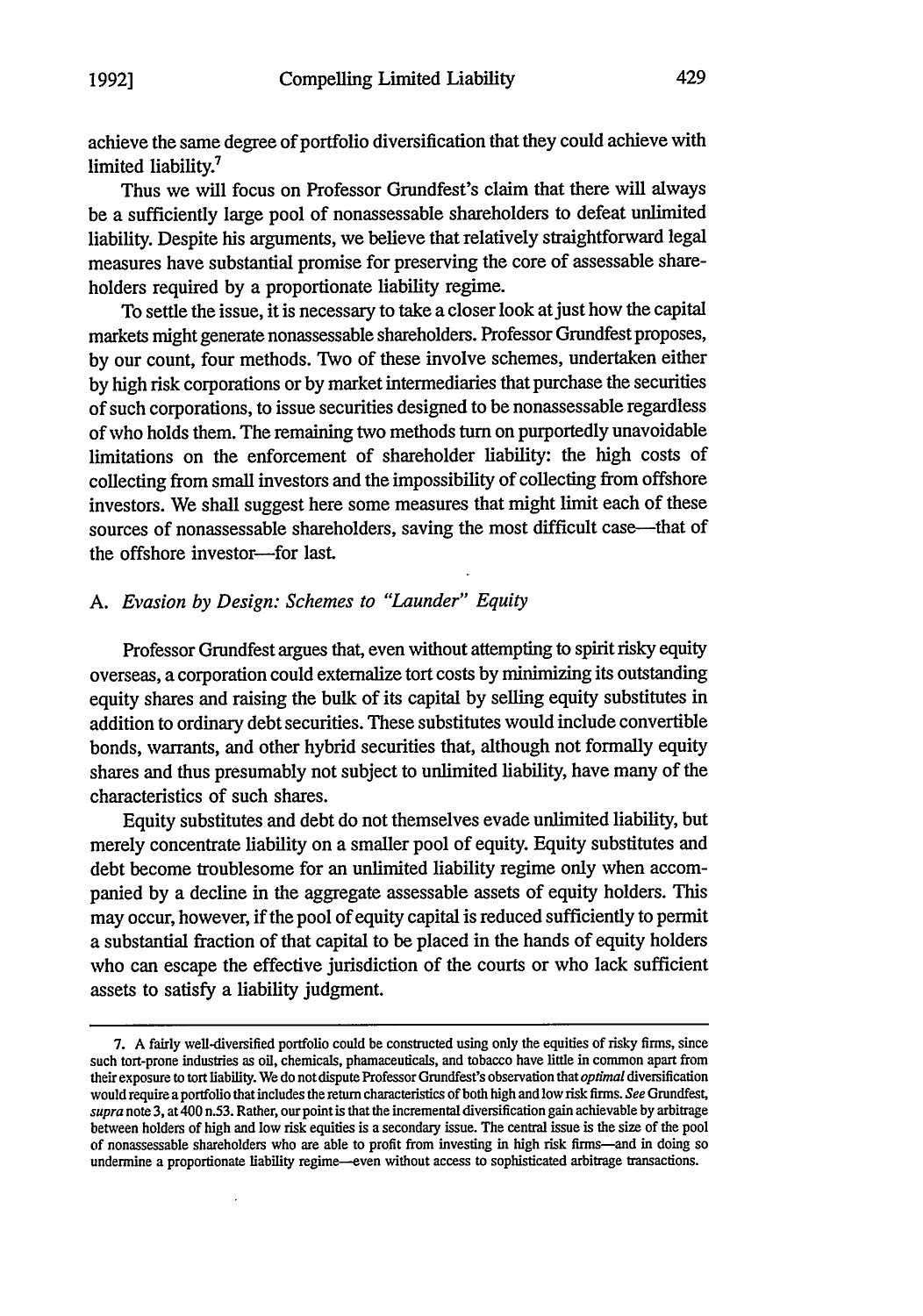An extreme form of this evasion strategy, in which a few high rollers take tort-prone corporations private with the aid of debt financing or other equity substitutes, is discussed at length in our original article.<sup>8</sup> Such a strategy is an obvious threat to a proportionate liability regime. Yet, as we argued previously, it is not an insurmountable one. The supply of **high** rollers with just the right combination of capital, risk preference, and management expertise to pursue this strategy is likely to be very limited.

Beyond this, a court should have little difficulty identifying an opportunistic recapitalization in which, to avoid tort liability, an issuer shrinks its traditional equity base to a small pool of attachment-proof shareholders while employing equity substitutes and debt to serve the risk bearing and control functions normally served **by** common stock.9 Confronted with such a blatant evasion tactic, a court need only recharacterize some or all of the equity substitutes as constructive equity for purposes of pro rata tort liability. Indeed, since convertible securities are generally the best equity substitute, we suspect that most evasion efforts could be controlled adequately if the courts stood ready to characterize convertible securities as constructive equity, at their stated conversion ratios, whenever those securities appear to have been used to evade tort liability.<sup>10</sup> In some cases, however, it might be necessary to go further and treat debt securities as constructive equity as well. This would be appropriate where, for example, individuals who own no common stock in the firm but exercise substantial

Displacing 50% or even 90% of the existing equity of a large corporation might not save a penny in tort costs if the personal assets of hundreds or thousands of remaining shareholders continued to be exposed to tort liability. An even more dramatic substitution effort-one that eliminated the market for a corporation's equity entirely-could reduce the pool of assessable shareholder assets below the expected damages of a catastrophic tort. Such an effort, however, would have two other effects. First, destroying the market for a public corporation's equity would also eliminate the foundation for conventional equity substitutes such as convertible debt. Second, shifting virtually all of a corporation's risk to equity substitutes would require a commensurate shift in control over corporate policies to the holders of the equity substitutes.

We submit that in the wake of a catastrophic tort, a court confronted with changes of this magnitude in a corporation's capital structure, securities market, and governance structure would have good reason to suspect an effort to evade liability. In particular, the rationale that such dramatic changes were undertaken to lower capital costs would not sit well when it was painfully obvious that tort victims were to be an important source of the cost savings. Perhaps a court would not always recharacterize equity substitutes as equity even in these circumstances, but the legal risk that it might do so would act as a powerful deterrent to such a costly evasion effort. In addition, the restructuring necessary to effect such an evasion strategy must play out in the context of public corporations and the public market, not in the context of closely held corporations where the analogous equity characterization problem typically arises in tax.

**10.** Contrary to Professor Grundfest's suggestion, *supra* note **3,** at415, recharacterizing equity substitutes as constructive equity in response to deliberate attempts to evade liability is not equivalent to establishing minimum capitalization levels. Such recharacterizations would presumably be rare. They would be directed toward distorted capital structures with no plausible justification except the evasion of liability, and they would turn not simply on the amount of equity retained by a corporation but also on the dispersion and assessable assets of remaining equity holders.

<sup>8.</sup> Hansmann & Kraakman, *supra* note 2, at 1911-13.

<sup>9.</sup> Professor Grundfest argues in response that it would be difficult for courts to identify efforts to evade (not avoid) tort liability through the use of equity substitutes because it would be "trivially easy" for high risk firms "to generate legitimate rationales for the use of equity substitutes"—most notably the rationale that equity substitutes shorn of the risk of liability are a cheaper source of capital than equity itself. *See* Grundfest, *supra* note 3, at 414 n.105. This argument misconceives how extensive reliance on equity substitutes would have to be before a risky corporation could evade the bulk of its excess tort liability.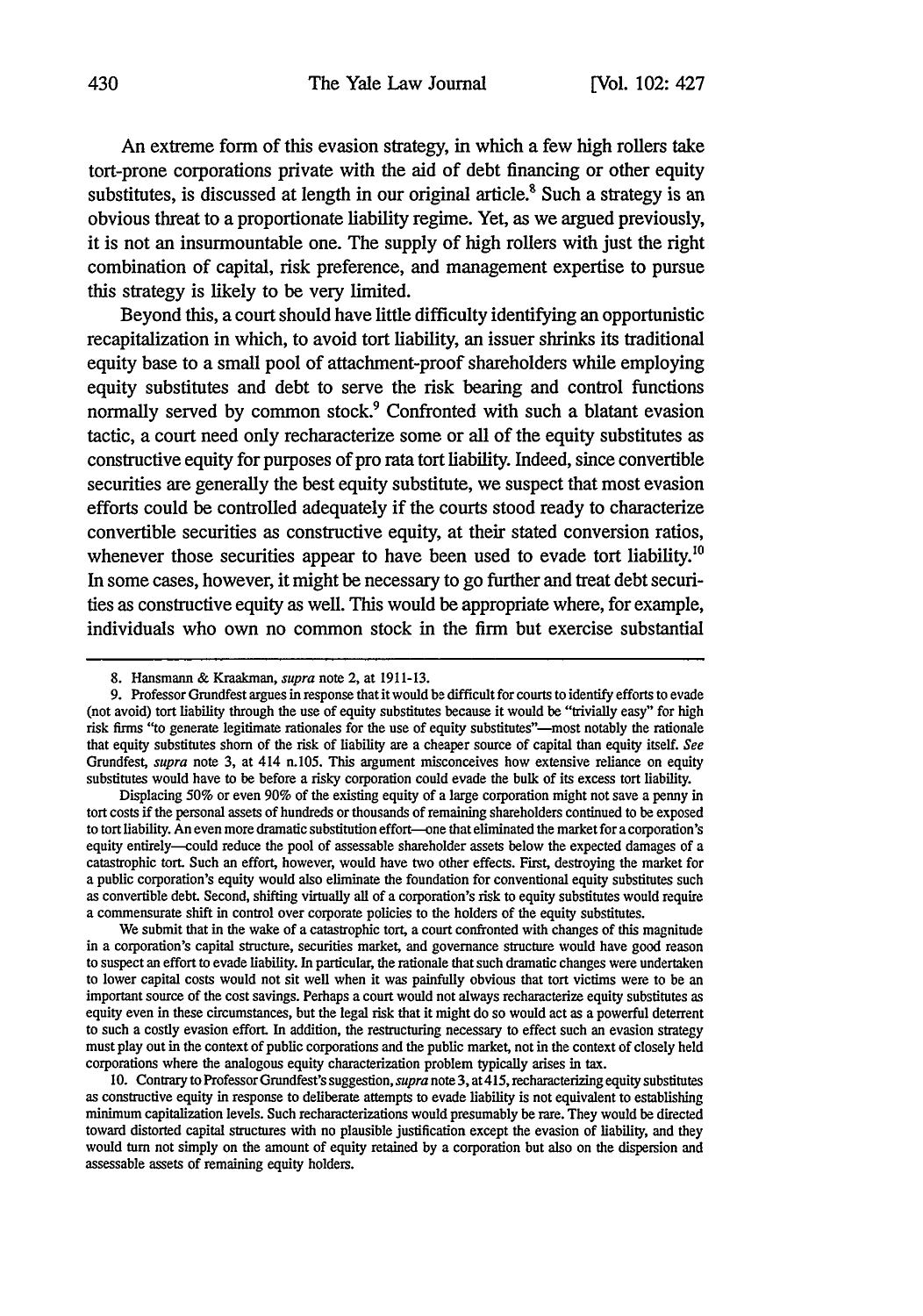control over it as directors or officers hold large quantities of subordinated  $debt.<sup>11</sup>$ 

This same point applies to Professor Grundfest's second proposed evasion scheme: an effort by market intermediaries to create specialized holding structures (or investment funds) to separate returns on equity from the risk of paying excess tort damages under a proportionate liability rule. Such a fund would hold no assets except stock in a single risky firm. In addition, it would issue no equity itself that might absorb the personal liability attaching to its investment shares. An investment bank might create a fund to purchase the stock of a tort-prone corporation with capital raised by selling a combination of debt and options or warrants to solvent investors. Investors in the fund could thus hope to divide the returns from risky equity free of the danger of tort liability.

This is a clever scheme, but it has one shortcoming. No court would accept such a fund at face value because its sole function would be to evade tort liability.<sup>12</sup> In the event of an actual tort, a court would---or at least should—assign the full liability of the fund's equity holdings to its investors. This would not require sophisticated calculations. A crude apportionment rule-such as assigning liability according to the dollar amounts invested in the fund-would suffice, since all investors in the fund, regardless of the form of their investment, would be joint participants in a scheme to evade tort liability. Even more to the point, because investors would expect a court to apportion liability among them in one way or another, it is unlikely that a market intermediary could profitably launch such a laundry fund in the first place.<sup>13</sup>

## *B. Passive Evasion and the Limits of Enforcement*

Quite apart from such deliberate schemes to evade proportionate liability, Professor Grundfest correctly points out that there may be classes of equity holders in risky corporations who can evade liability assessments because of more general constraints upon the ability of courts or plaintiffs to enforce such assessments. Professor Grundfest identifies two classes of shareholders who could

**<sup>11.</sup>** Subordinated debt might be characterized as equity at face value. There would be no reason to be overly fussy in allocating liability among different classes of security holders. The parties themselves could not complain about a judicial allocation of liability, since they would have intentionally failed to allocate tort risks among themselves beforehand. In addition, the prospect of a court imposing an allocation of liability rather than allowing tort victims to go uncompensated would probably deter such evasive recapitalizations in the first instance.

<sup>12.</sup> Prior to the introduction of federal deposit insurance in the 1930's, courts had little difficulty thwarting analogous evasion strategies while enforcing double liability against shareholders under federal banking law. *See* Jonathan R. Macey & Geoffrey P. Miller, *Double Liability of Bank Shareholders: History and Implications,* 27 **WAKE** FOREST L. REV. 31, 39-55 (1992).

<sup>13.</sup> Contrary to Professor Grundfest's suggestion, *supra* note **3,** at *4* 1-14, under a proportionate liability regime there should be no need to regulate options, futures, and other derivative securities not issued **by** a risky corporation or by a holder of such a corporation's equity shares. In particular, there should be no need to attempt to impose excess tort liability upon the holders of such derivative securities.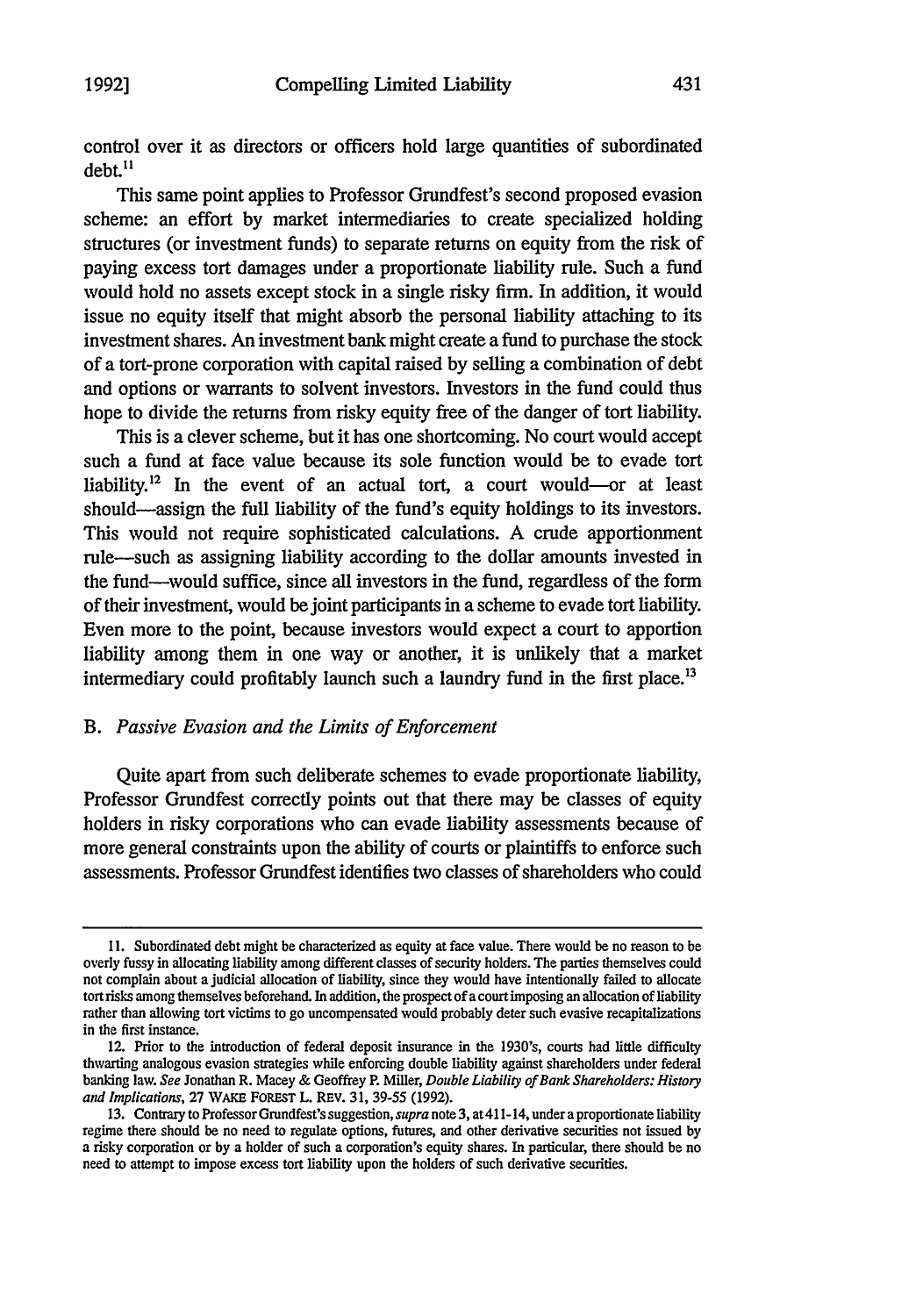be passive evaders of this sort: (1) small domestic shareholders and (2) offshore investors residing in jurisdictions that refuse to enforce excess liability judgments.

Small domestic shareholders, Professor Grundfest argues, are likely to escape damage assessments under a proportionate liability rule because they will owe too little to justify the costs of collecting from them. To support his estimate of these costs, Professor Grundfest relies upon the work of Professor Alexander, who has developed a procedural critique of our proportionate liability proposal. In this critique, Professor Alexander assumes, among other points, that the collection procedure would be predicated on state law and, hence, subject to the multiple jurisdictional and procedural constraints that this would entail.

We do not dispute that litigation and collection efforts may involve large costs if the procedural backdrop to a proportionate liability regime remains more or less what it is today. However, in attempting to sketch a workable proportionate liability regime, we see no reason to make such an assumption. Procedural reform on the federal level could assure that claims arising from a catastrophic tort are all litigated in a single court. Federal legislation could assure that all shareholders are directly liable for any unsatisfied portion of the tort debt of corporations in which they own shares (so as to preclude shareholders from relitigating the merits of tort claims). Similarly, federal legislation could shift the legal costs of collecting on a valid tort debt to shareholders and deter even the smallest shareholder from ignoring a judgment. To be sure, these reforms would not be easy to shepherd through Congress, but then neither would a federal rule of proportionate liability in the first instance. The issue at this stage of the debate is not political feasibility, but the relative merits of liability regimes. We see no reason in principle why litigation and collection procedures could not be streamlined, particularly with the aid of a cost-shifting rule, to ensure effective collection against the vast majority of solvent domestic shareholders.

Professor Grundfest's second class of passive evaders---offshore shareholders—presents the most difficult challenge to a proportionate liability regime.14 No amount of domestic law reform can aid collection against a foreign shareholder whose home jurisdiction refuses to enforce an excess liability judgment. The issue, then, is whether a countermeasure can be devised that will not excessively burden the participation of American corporations in international equity markets.

Our original article proposed an insurance-based regulatory solution to the analogous problem of a foreign corporation that is domiciled in a limited liability jurisdiction and wishes to conduct business in the United States.<sup>15</sup> With modifications, such a solution could also be applied to the foreign shareholders of a domestic corporation.

*15. Id.* at 1923 n.112.

<sup>14.</sup> We recognized this in our original article. *See* Hansmann & Kraakmnan, *supra* note 2, at 1922, 1933.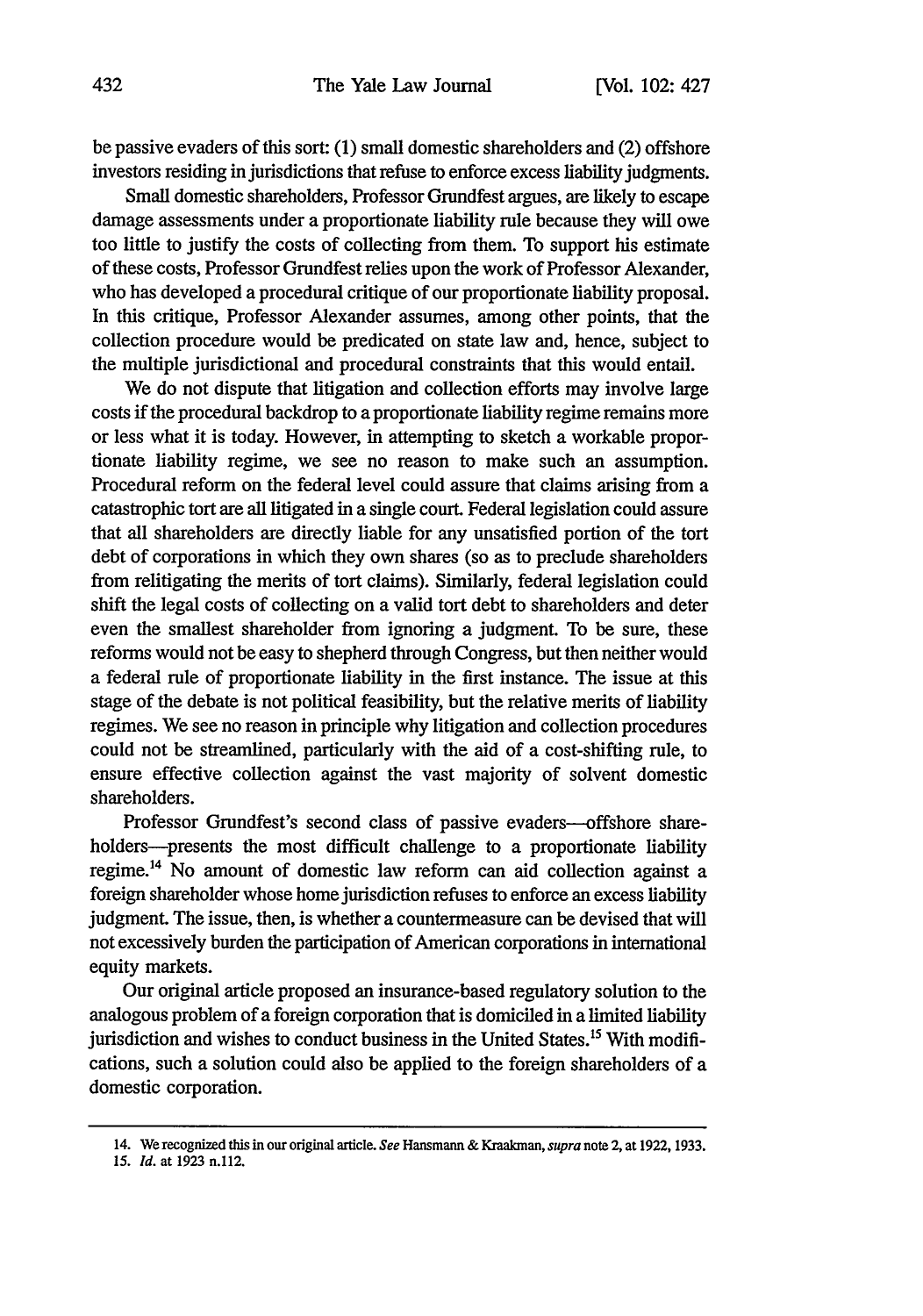For example, one could identify risky industries-perhaps by broad industrial classifications, such as pharmaceuticals or chemical manufacturing-where potential tort costs appear large enough to make evading a proportionate liability rule through extensive foreign shareholdings attractive. One could then require, for example, that at least **60%16** of all shareholders in such corporations be (a) **U.S.** residents, **(b)** institutional shareholders with substantial (or, equivalently, well-diversified) assets in the **U.S.,** or (c) individuals or well-capitalized institutional investors resident in foreign countries that, **by** treaty, grant **U.S.** courts personal jurisdiction for purposes of excess liability judgments. To provide further flexibility, exemptions from the **60%** rule might be granted for companies purchasing large amounts of liability insurance, as we suggested in our article.<sup>17</sup> The amount of insurance would not have to be chosen with any precision, but could be set crudely on the high side-say, as a large multiple of the company's total invested capital and/or annual expenditures-to make it worthwhile for nearly all corporations to avoid the insurance requirement.<sup>18</sup> Such a regulation would not prevent citizens of any country from investing to whatever extent they wish in the securities of any company affected **by** the regulation. It would merely encourage such investors, when not personally subject to the jurisdiction of **U.S.** courts, to channel their investment through well-capitalized vehicles that are themselves either resident in the **U.S.** or subject to the jurisdiction of **U.S.** courts. <sup>19</sup>

Professor Grundfest also argues that unless our proposal were further elaborated, it could easily be evaded by foreigners who establish a domestic investment vehicle whose assets are invested exclusively in the shares of a risky U.S. corporation. *Id.* On this point, Professor Grundfest is correct. Further elaboration of our proposal would be necessary to take account of this potential for evasion. We do not purport to draft regulations in this Response, however, but instead to sketch the outlines of a solution. Nonetheless, the particular problem of foreign owned U.S. investment companies can easily be solved by a simple elaboration of our proposal. Our regulations need only specify that investment intermediaries qualify as "U.S. residents" (for purposes of exclusion under (a) of our proposal) only to the extent that their beneficial owners are U.S. residents. In this case, shares in a risky corporation held by a foreign owned U.S. investment company would receive the same treatment as shares held directly by nonassessable foreign investors, at least for purposes of administering the ownership based insurance trigger outlined above. Of course, if the foreign owned investment company were well-capitalized or diversified, it would be treated on a par with U.S. residents under section (b) of our proposal. More generally, according identical treatment to direct and indirect foreign ownership of risky equities is simply an application of the broader principle that a proportionate liability regime must see through intermediary ownership structures to prevent opportunistic evasion of tort liability. *See* Hansmann & Kraakman, *supra* note 2, at 1905 n.74.

19. A further refinement might be to assign all of the excess liability of corporations with substantial overseas equity ownership (say, between 20% and 40% foreign ownership) to the remaining equity holders who are subject to the jurisdiction of the U.S. courts. These corporations would then have an incentive to

<sup>16.</sup> We suggest the figure of 60% arbitrarily on the assumption that it would probably suffice to discourage a tort-prone corporation from engaging in excessively opportunistic creation of tort risks. Upon closer consideration, 50% or 80% might appear to be a more appropriate figure.

<sup>17.</sup> Hansmann & Kraakman, *supra* note 2, at 1923 n.112.

<sup>18.</sup> Professor Grundfest raises two objections to the solution we have sketched to the problem of nonassessable foreign investors. He argues that our proposal "may violate" bilateral treaty obligations to afford foreign companies "no less favorable" treatment than that accorded domestic companies. Grundfest, *supra* note 3, at 424 n.149. We fail to see the force of this argument since our proposal is not designed to treat companies with extensive foreign ownership unequally but merely to avoid giving such companies an advantage--the opportunity to externalize tort costs-that would be unavailable to predominately American owned companies.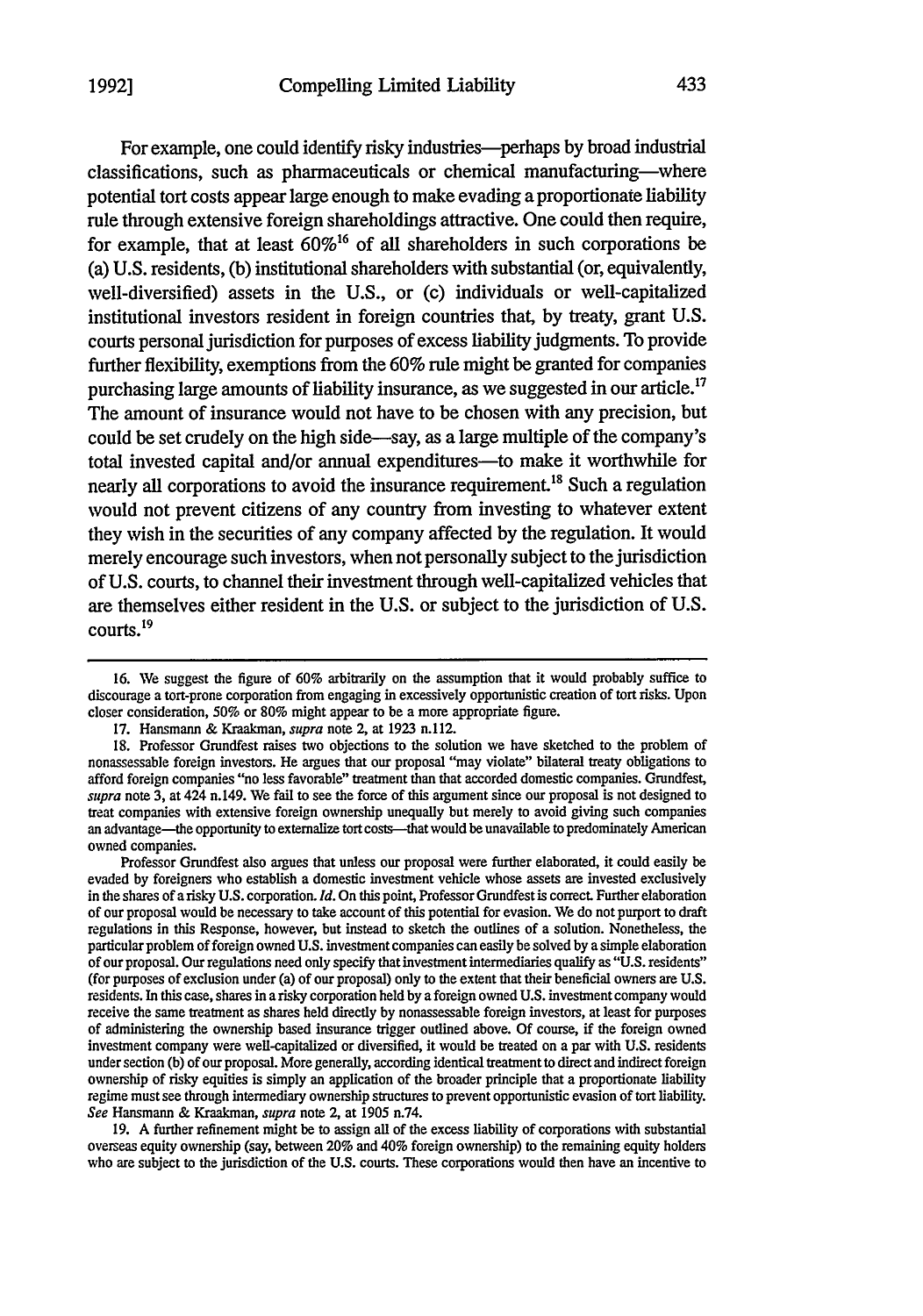There is insufficient space here to develop and evaluate in detail this or other potential regulatory schemes for preventing the opportunistic exportation of shareholdings in risky firms to foreign jurisdictions that are beyond the reach of **U.S.** courts. We simply wish to emphasize that Professor Grundfest does not carefully examine the potential for such regulation, much less demonstrate convincingly that regulation would not be feasible. Rather, he describes several other, unrelated efforts at financial regulation or taxation that have been hampered **by** the flexibility of financial markets and infers from them that "efforts to regulate behavior through the manipulation of financial market prices are often misguided and will generally fail to achieve their desired purposes."<sup>20</sup> The intended content and scope of the quoted proposition are unclear to us. We can only say that the various examples of regulation that Professor Grundfest examines (including, conspicuously, the regulation of Japanese insurance companies with which he begins his article $^{21}$ ) generally provide little evidence concerning the feasibility of the type of regulation required to enforce unlimited liability, and at least one of those examples—the corporate income tax—actually offers a hopeful prognosis for such regulation.<sup>22</sup>

Professor Grundfest responds to this argument by claiming that when Japanese regulators required that insurance companies make annual payments out of current income, they were not imposing a capital preservation requirement. *Id.* at 394-95 n.24. Yet it is difficult to imagine any other motivation for such a restriction, and he offers none. Professor Grundfest also suggests that if Japanese regulators had required a six-month holding period, insurance companies could have attempted a different evasive response based on the purchase of high yield securities. *Id.* This alternative evasion strategy, however, can threaten any minimum capital requirement-and it is precisely to thwart this kind of tactic that minimum capital requirements are generally accompanied by restrictions on the types of assets a regulated firm can hold.

22. It is a familiar point that there is no coherent economic rationale for allowing corporations to deduct interest but not dividends when computing their corporate tax liability. One might, therefore, conclude that any tax system so structured would not produce any revenue since corporations would design financial instruments and structures that would take advantage of this inconsistency in the tax system. And in fact, as Professor Grundfest points out, there has evidently been significant restructuring of corporate financing to avoid these taxes. Nevertheless, even after a century of this highly arbitrary tax system, U.S. corporations continue to distribute a substantial share of their net earnings in the form of dividends and the federal government continues to collect sizeable revenues from the corporate income tax. Note, moreover, that it is easier to avoid the corporate income tax by substituting debt for equity than it is to avoid unlimited liability: replacing equity with debt reduces taxes in direct proportion to the amount of debt employed, yet it simply concentrates all excess tort liability in the hands of the remaining equity holders.

Professor Grundfest claims in response that the hopeful prognosis we infer from the corporate tax analogy is mistaken. *Id.* at 415 n.108. His discussion misconceives our analogy. We argue that the tax experience strongly supports our view that corporations will not reconfigure their capital structures to eliminate traditional equity in response to proportionate liability. The agency problem associated with substituting debt for equity, which Professor Grundfest helpfully describes in his footnote, is further theoretical support for our view.

reapportion corporate distributions in favor of domestic shareholders in order to equalize returns across both classes of shareholders.

<sup>20.</sup> Grundfest, *supra* note 3, at 390-91.

<sup>21.</sup> If Japanese regulators did not immediately prevent insurers from evading capital requirements by buying dividends through the simple transactions that Professor Grundfest describes, presumably it was because they failed to try. It takes little imagination to think of regulatory strategies that would have made evasion much more difficult, such as including in the definition of "current income" only dividends and interest received on securities held by the insurance company for at least six months. We suspect that few analysts would wish to draw from this example even the very modest generalization that the protean character of capital markets requires that all net capital requirements for insurance companies and banks be abandoned as futile, much less any broader conclusions about regulatory incapacity.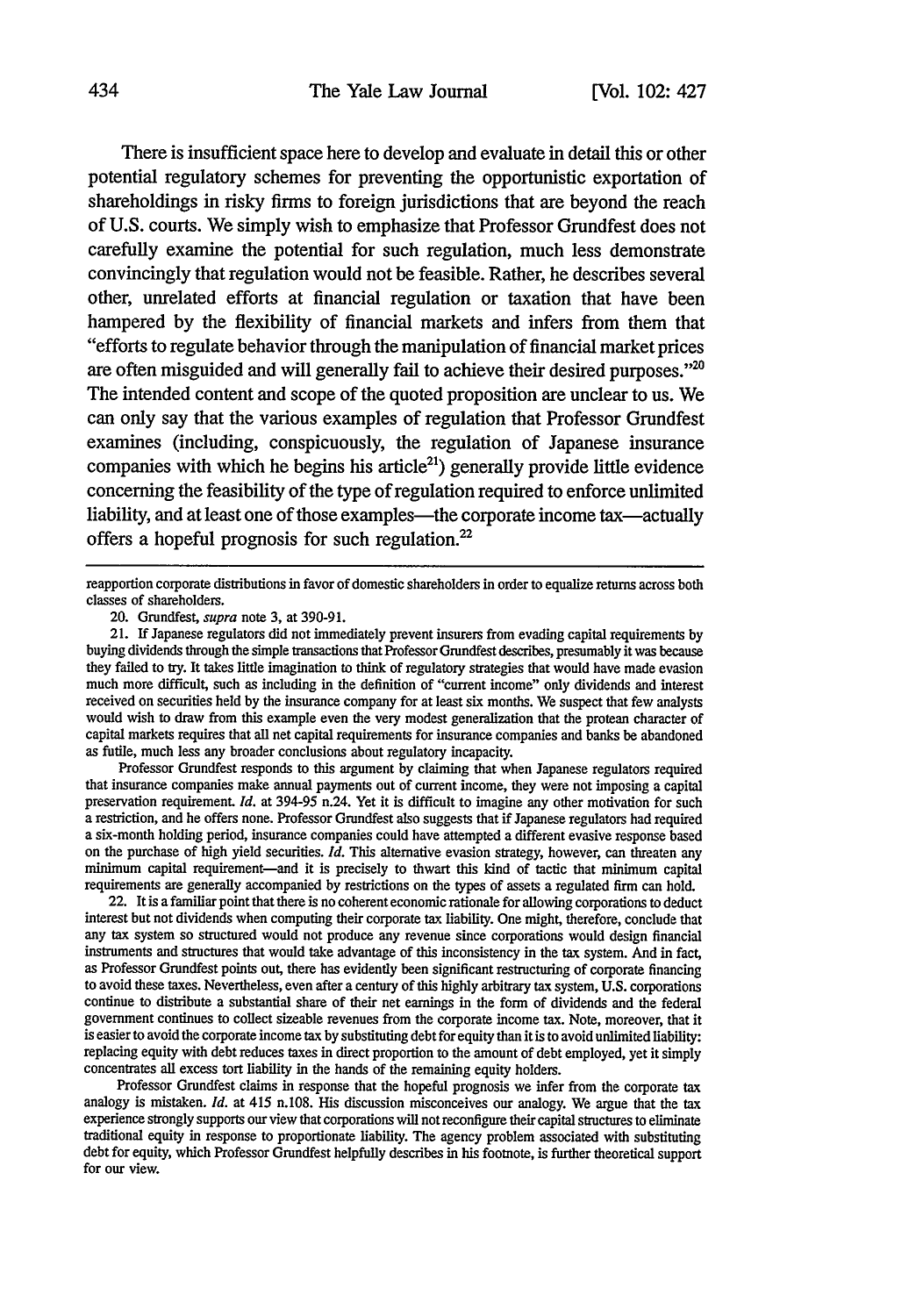#### III. **CONCLUSION**

In sum, Professor Grundfest has proposed four ways in which equity holders might evade a proportionate liability regime. Two of these evasion routes presuppose active evasion schemes (equity laundering by market intermediaries or corporate issuers), and two depend upon purported limitations on the enforcement apparatus underlying proportionate liability. We propose legal measures to block each of these evasion routes: most simply (and cheaply), ex post judicial intervention to deter outright evasion schemes by corporate issuers and market intermediaries; less simply (and cheaply), regulatory measures to facilitate collection from small domestic shareholders and to discourage a wholesale flight of equity in risky firms beyond the reach of U.S. courts. None of these measures would be perfect or costless. In particular, keeping track of the foreign ownership of risky U.S. corporations would impose modest reporting and monitoring costs on both U.S. firms and foreign shareholders (although such costs could largely be avoided if foreigners traded through resident intermediaries).

Our original article, however, did not claim that proportionate liability would be costless. We argued that a regime of pro rata shareholder liability would be a pragmatic, workable way to avoid externalization of tort costs without forcing basic structural change on our systems of corporate governance and finance. Nothing in Professor Grundfest's appreciative account of the dynamism of capital markets jeopardizes the feasibility of a proportionate liability regime.<sup>23</sup> There may be novel liability evasion strategies-different from those that either Professor Grundfest or we have yet imagined-that could definitively defeat unlimited shareholder liability. They have yet to be introduced into the debate.<sup>24</sup>

On inspection, then, it appears that Professor Grundfest does not disagree with our tax analogy. Rather, he makes an altogether different point: corporations can evade proportionate liability not **by** eliminating equity but **by** attracting nonassessable equity holders. This claim is indeed the chief point of contention between Professor Grundfest and us. The bulk of our Response is devoted to arguing that a regime of proportionate liability can adequately control the pool of nonassessable shareholders.

<sup>23.</sup> Professor Grundfest points to the fact that Lloyds of London is considering the adoption of limited liability for its investors ("names") as additional evidence weighing against the introduction of a proportionate liability scheme for corporate torts. This example is, however, inapposite. It clearly involves a choice of liability regimes in a contractual setting. As our article recognized, there are compelling reasons for retaining limited liability as the default rule governing the relationship between shareholders and contract creditors of the corporation. *See* Hansmann & Kraakman, *supra* note 2, at 1919-20.

<sup>24.</sup> In his conclusion, Professor Grundfest hints that possible disruptions in the international product markets occasioned by the adoption of proportionate liability-specifically the increased cost of American made goods-might equal or exceed in importance the obstacles to proportionate liability arising from the international capital markets. Two points should be made in response. First, to the extent that one concludes that tort liability unfairly disadvantages American manufacturers, a rule of limited liability is an arbitrary device for reducing liability costs. Direct reform of tort law would be a far superior approach to lowering the liability costs of U.S. firms. *See id.* at 1916-19. Second, the kind of catastrophic torts that are most likely to bankrupt public corporations are those involving serious injury to employees or the environment. If foreign producers wish to subsidize foreign products at the expense of their employees or their environment, we are far better off accepting their decision than we are in trying to match it by pursuing a similarly destructive tort policy at home.